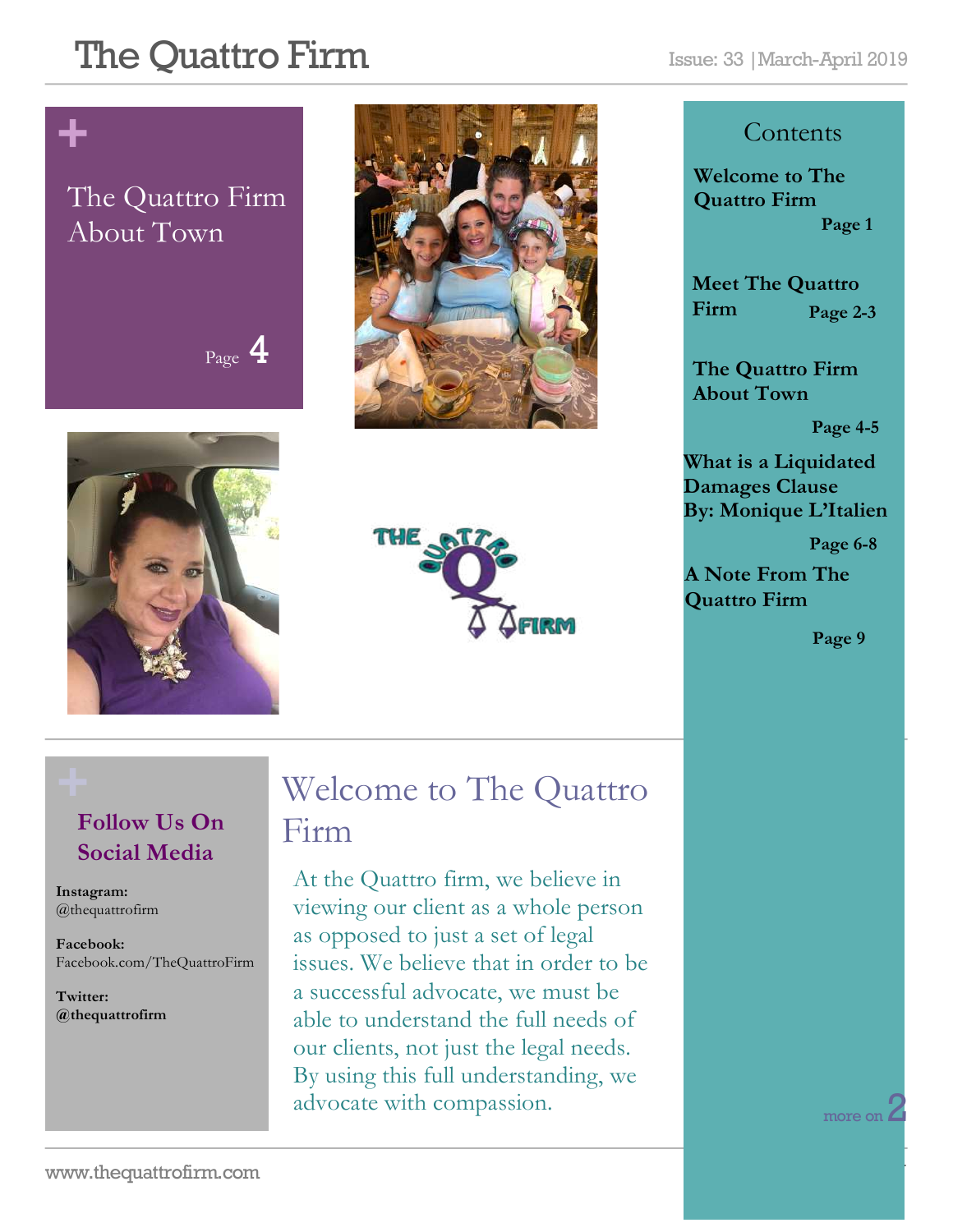## Meet The Quattro Firm



**Nicole McNamara Quattrocchi, Esq.** is the founding member of the Quattro Firm. She is a 2008 Southern Methodist University Law School graduate and a 2004 Wake Forest University Graduate. Nicole is a licensed Texas attorney where her practice involved mostly civil and commercial litigation. Nicole has been licensed in Florida since 2014 and has centered most of her practice on domestic relations law.

Nicole has spent a lot of time volunteering in her legal career whether it be through pro bono cases or through assisting at the Hurricane Katrina Relief Clinic in law school. Nicole believes in viewing the client as a whole person and not just a specific legal issue and therefore has, thus far, taken every case that the firm can handle, regardless of inability to pay. She is a passionate and compassionate attorney who looks forward to working with people across the spectrum of life with all of their legal needs.



**Melanie Bruchet, Esq.** is a 2012 graduate of Mercer University's Walter F. George School of Law in Macon, Georgia, where she received her J.D. and a Certificate in Advanced Legal Writing, Research, and Drafting from Mercer's top rated legal writing program. Melanie served on the Board of Directors for the Stonewall Bar Association of Georgia as well as completed internships at CASA (Court Appointed Special Advocates) for Children and the U.S. Attorney's Office for the District of New Jersey.

Melanie has presented nationally on the subjects of human trafficking and LGBT youth in the juvenile court system. She also co-authored an amicus brief to the Georgia Supreme Court on the issue of post-separation custodial rights and the emotional effect on children of divorced parents. Melanie maintains an active bar license in Georgia and is sworn in to both the Georgia Court of Appeals and the Georgia Supreme Court. A South Florida native, she currently lives in Asheville, North Carolina. Melanie has been with the Quattro Firm for three years.



**Monique L'Italien, Esq.** is a civil and commercial litigator and appellate attorney who has practiced in Florida since 2001. She has broad experience at the trial and appellate levels in federal and state court. Her practice areas include bankruptcy, contract disputes, family law, real property and some criminal. Prior to entering private practice, Ms. L'Italien was an Assistant Attorney General for the State of Florida, handling criminal appeals and civil litigation matters.

Ms. L'Italien earned her B.A., cum laude, from Trinity College in Washington D.C and her J.D. from Vermont Law School. Ms. L'Italien enjoys traveling, running, spending time with her animals including her horse Dancer, an off track thoroughbred rescue, and doing other animal welfare work. Monique has been with the Quattro Firm for almost 2 years.



**Jennifer Mondone** is the office manager of the Quattro Firm. Jennifer grew up in upstate New York. She is a graduate of the Ohio State University where she studied financial management and business administration. Since graduating shes lived in North Carolina and settled in Florida for the last 13 years. This is her first lob at a law firm but has previously dabbled in the insurance and mortgage industry, most recently in management for restaurants, from start ups to corporate chains and sales.

Jennifer also assisted in co-creating 2 humans which for the last 6 years has been her main focus and accomplishment. She enjoys spending her time with the family, paddle boarding, volunteering at the kids school, movie nights and anything involving wine or mimosas. Jennifer has been with the Quattro Firm for 2 years.

#### Read more about The Quattro Firm at www.thequattrofirm.com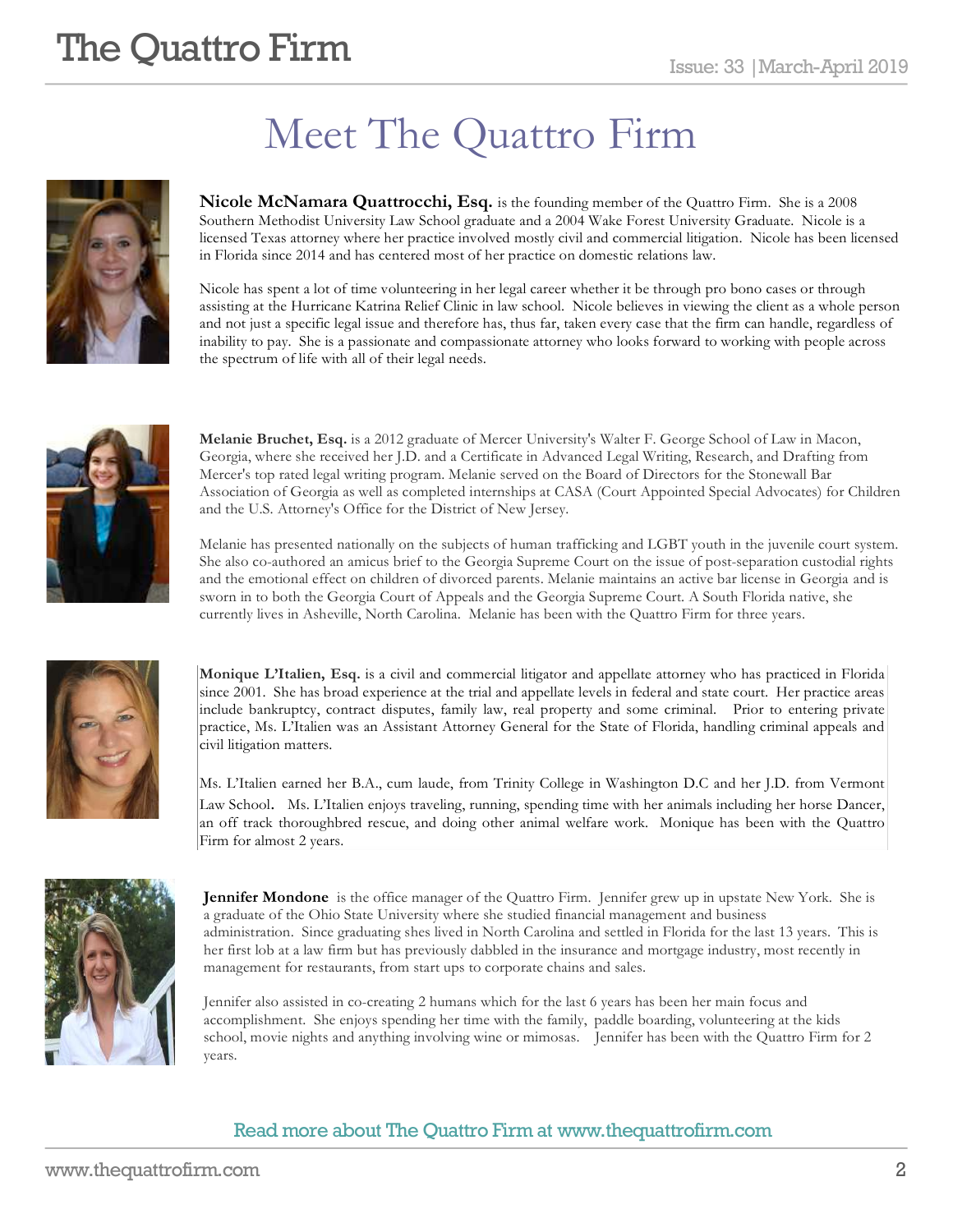

## Meet The Quattro Firm

**Maria Kontos** obtained her Bachelor of Arts from Florida Atlantic University in 1995. Ms. Kontos has over 16 years of experience working on complex and voluminous civil, criminal and family law cases which involve organizing thousands of documents, discovery and file organization.

Ms. Kontos is intricately involved in the defense of all of the firm's clients' cases and takes great pride in assisting and working toward a favorable outcome in each case. Maria has been working with the Quattro Firm for 3 years.



**Sarah Kontos** has been working professionally in accounting since 2005. Her experience includes conducting, supervising, and reviewing annual audits, bookkeeping and payroll, and compilations and examinations of the financial records of a wide range of businesses including non-profits, law firms, restaurants, 401(k) plans, and other service industries.

Sarah attended Florida Atlantic University earning her degree in Mathematics and attending an additional two years of studies in Accounting and Business Administration. She is originally from West Palm Beach, FL. She is a supporting member of Compass Lake Worth, United Way and Farm Sanctuary, and she volunteers at various fundraising events for local charities. Sarah has been working with the Quattro Firm for 3 years.



**Shavonne M.Pierre** is a new member of the Quattro Firm. She is a graduate of South University where she studied and received her Bachelor Degree in Legal Studies. She has over 18 years experience in the legal field working for several prestigious firms in the Palm Beach County area. Her previous work experience has been in Insurance Defense, Civil Litigation, Securities & Arbitration, Commercial Litigation, Worker's Compensation, Family Law and Personal Injury. Shavonne has 4 children that are her main focus as well as her budding legal career.



**Carol Goldberg** is the File Clerk and Paralegal Assistant at the Quattro Firm. She is a lifelong resident of Palm Beach County. She received her BA Degree in Social Work and her Paralegal Certification from Florida Atlantic University. She is an advocate for the elderly and disabled. She has worked extensively for Elder Law firms processing Nursing Home Medicaid and Estate Planning. She also worked for many years at DCF, processing Medicaid for the Disabled. She believes in the strength of family, and a good cup of coffee!

#### Read more about The Quattro Firm at www.thequattrofirm.com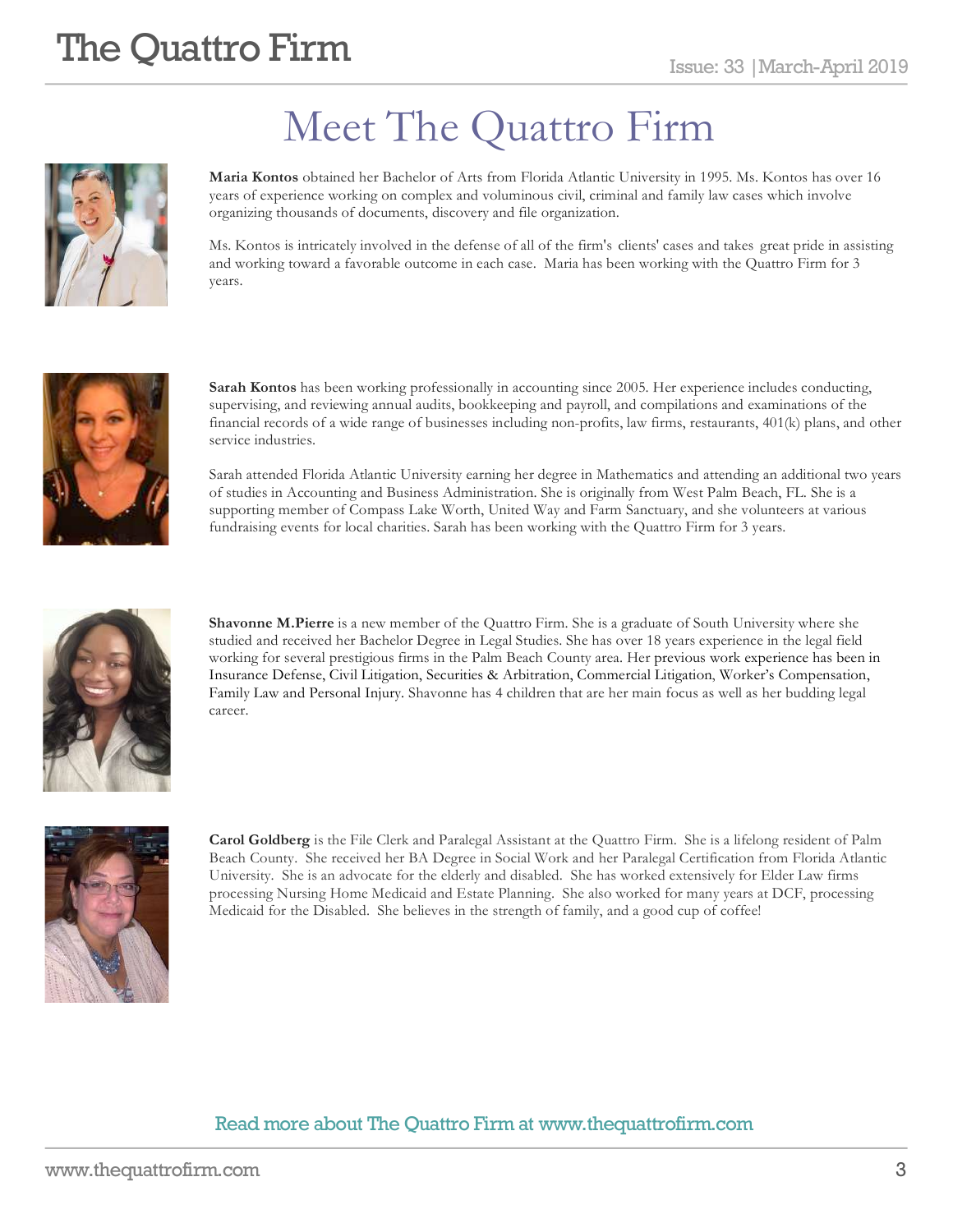### The Quattro Firm About Town



Left and Below: Nicole was happy to participate and volunteer at Field Day.

Right: the Quattro firm happily supports local business, like Allegiance Athletics.



### **+ Our Practice Areas**

Adoption Bankruptcy Business Formation Civil Litigation Commercial Litigation Contract Drafting & Review Corporate Matters Estate Planning Family Law & Domestic Relations Family Law Mediation General Litigation Immigration LGBT Issues & Custody Marital Contracts Probate Litigation Probate Administration Wills & Trusts

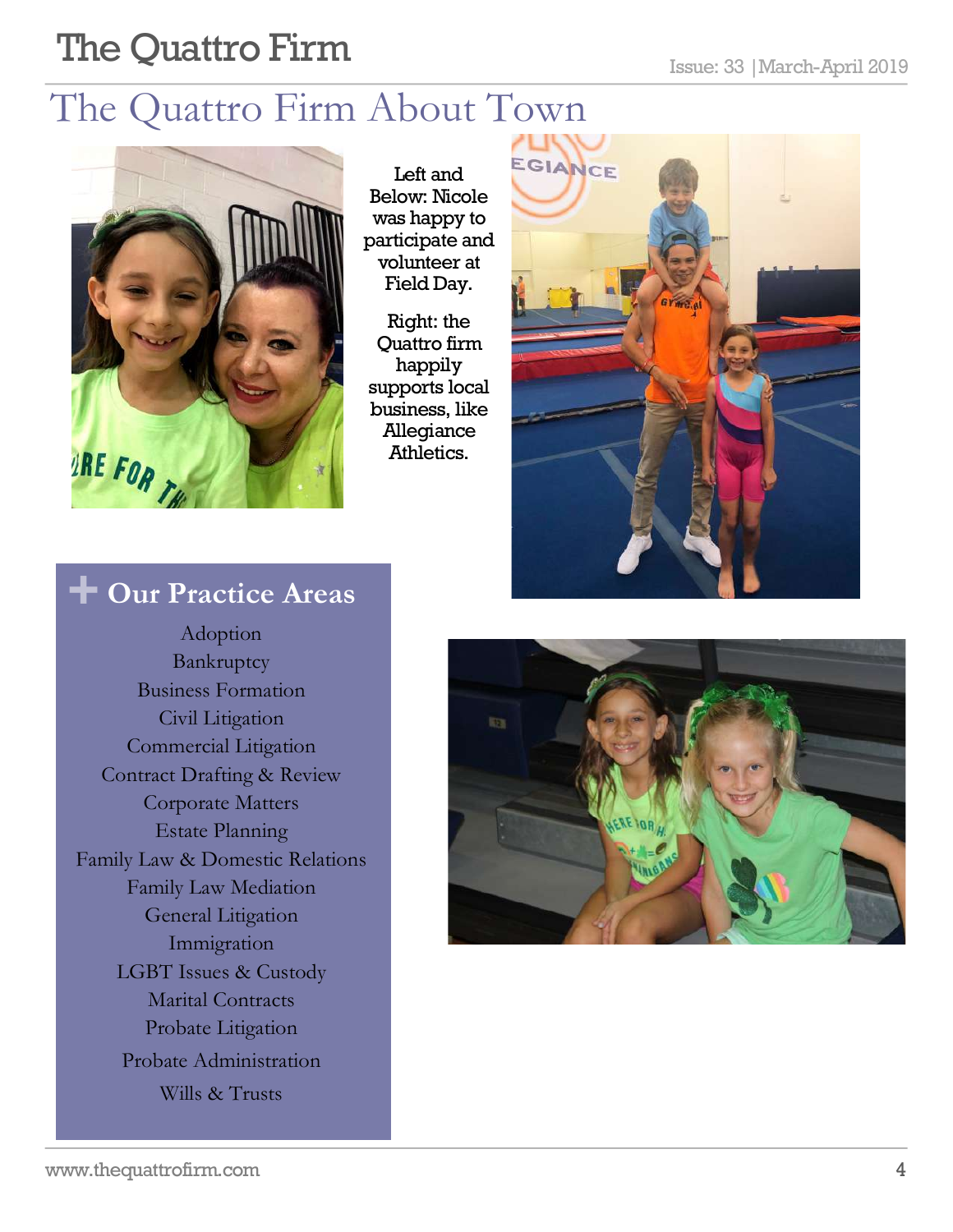## The Quattro Firm About Town:



Left: Nicole and her family explored Homosassa Springs during spring break and visited with Florida's only native hippo, Lu.

Below: Carol and Shavonne work hard to prep the office for the big move to our temporary space on Metrocentre Blvd. We hope you will visit us.

# **Spring Promotion:**

**To celebrate the last of spring, we are offering those who post spring pictures of memes to our Facebook page or other social media, a 10% discount on flat rate fees or monthly invoices.**

**As always, please follow us on social media. If you'd like to submit a review either on Facebook or through our website, please get in touch with us.** 

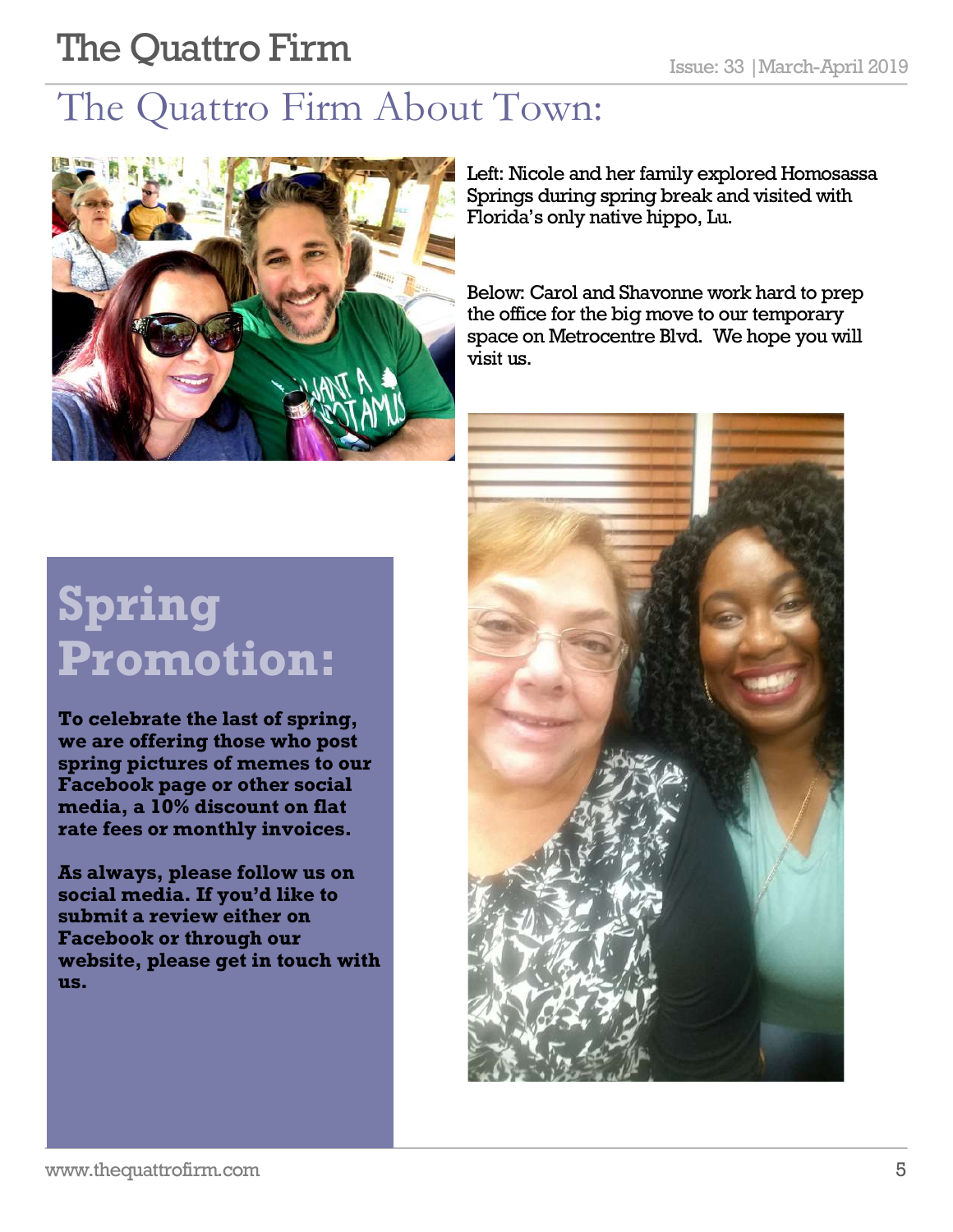### What is a Liquidated Damages Clause?

By: Monique L'Italien

Everyone will enter into a contract at least once in his or her lifetime, and realistically most will enter into several contracts. When you enter into a contract with another party, you are placing a great deal of faith in that party. If they do not live up to their end of the bargain, you could sustain serious financial damage as a result. Fortunately, Florida law seeks to remedy this potential situation by allowing parties who are *not* responsible for the breach of a contract (the non-breaching party) to recover compensation for their damages. In some cases, the amount of damages available can be predetermined by the two parties during the contract formation process. Specifically, this can be done by including what is known as a *liquidated damages clause* within the contract.



A liquidated damages clause specifies a predetermined amount of money that must be paid as damages for failure to perform under a contract. The amount of the liquidated damages is supposed to be the parties' best estimate at the time they sign the contract of the damages that would be caused by a breach. For example:

**Liquidated Damages***. If Acme breaches any of part of this contract, XYZ shall receive, as liquidated damages for such breach, four million dollars (\$4,000,000). Acme and XYZ agree that, in the event of a breach of any of this contract, actual damages would be impractical to compute and further agree that the damages set forth herein are a reasonable estimate of the damages XYZ would actually suffer due to such breach.*

**"Imperfections are beauty, madness is genius, and it's better to be absolutely ridiculous than absolutely boring."** 

**—Marilyn Monroe**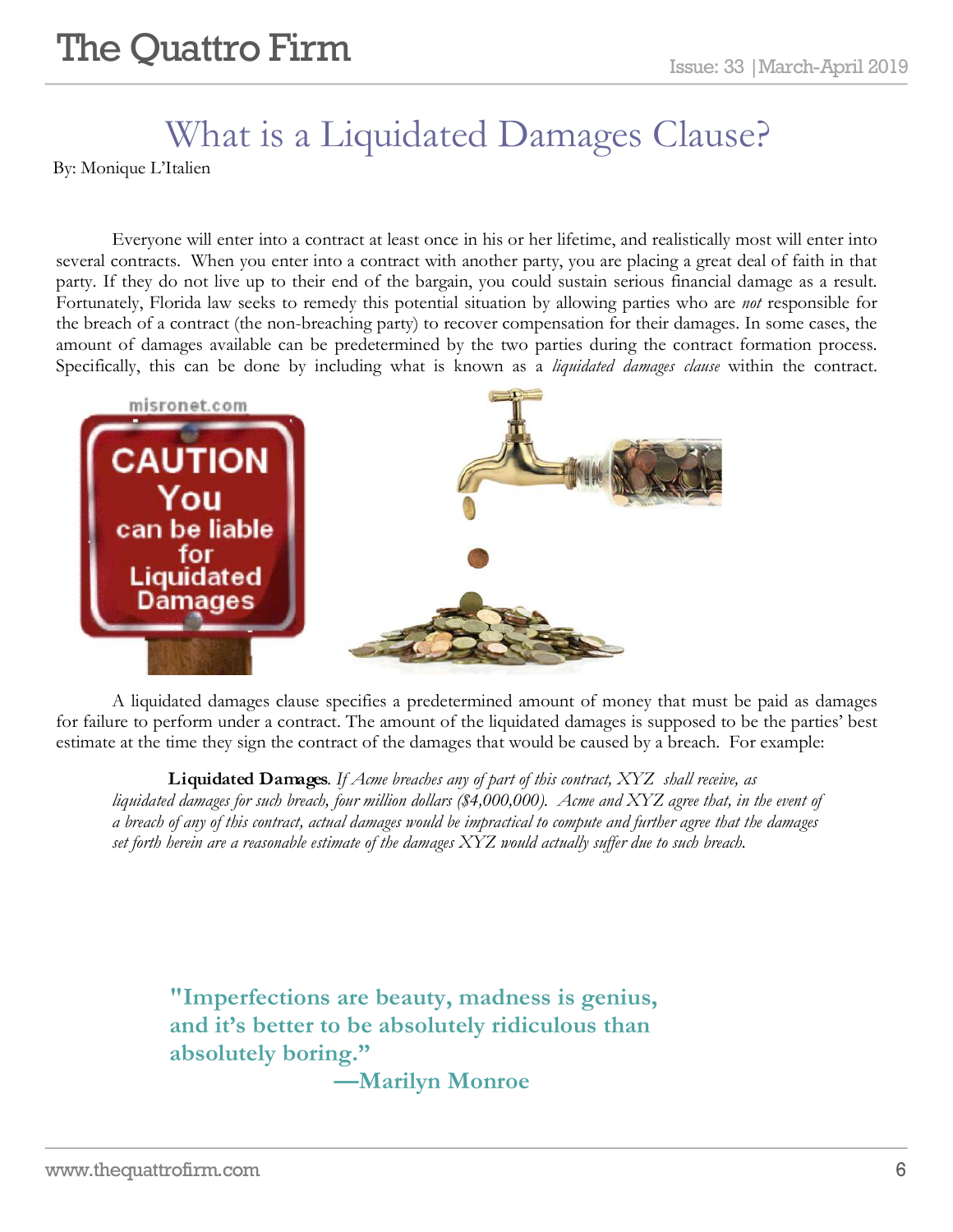## **The Quattro Firm**  $\sum_{\text{Issue 33} | \text{March-April 2019}}$

### What is a Liquidated Damages Clause?

By: Monique L'Italien



#### **Benefits of a Liquidated Damages Clause**

Liquidated damages clauses have certain benefits. They establish some predictability and can act as a type of insurance against the cost of a breach. Both parties have the advantage of being able to weigh the cost of performance against the cost of breach. In addition, the non-breaching party never has to prove actual damages, which can be a time consuming and difficult task. Done properly, deciding on damages at the outset gives both parties the opportunity to settle on an amount that they think is fair instead of leaving this decision to the courts. Besides the uncertainties of litigation, it is also time consuming and costly.

#### **What Makes a Liquidated Damages Clause Enforceable?**

As previously mentioned, when a breach of contract occurs, courts allow for damages to be obtained by the non-breaching party. This is solely because the non-breaching party has likely sustained some type of financial 'injury' and that injury needs to be rectified. For this reason, while liquidated damages provisions can have advantages, they are not always enforceable. Several characteristics must be present for damages to be considered liquidated damages. In order to ensure that your liquidated damages clause is valid, it should always conform to the following two criteria: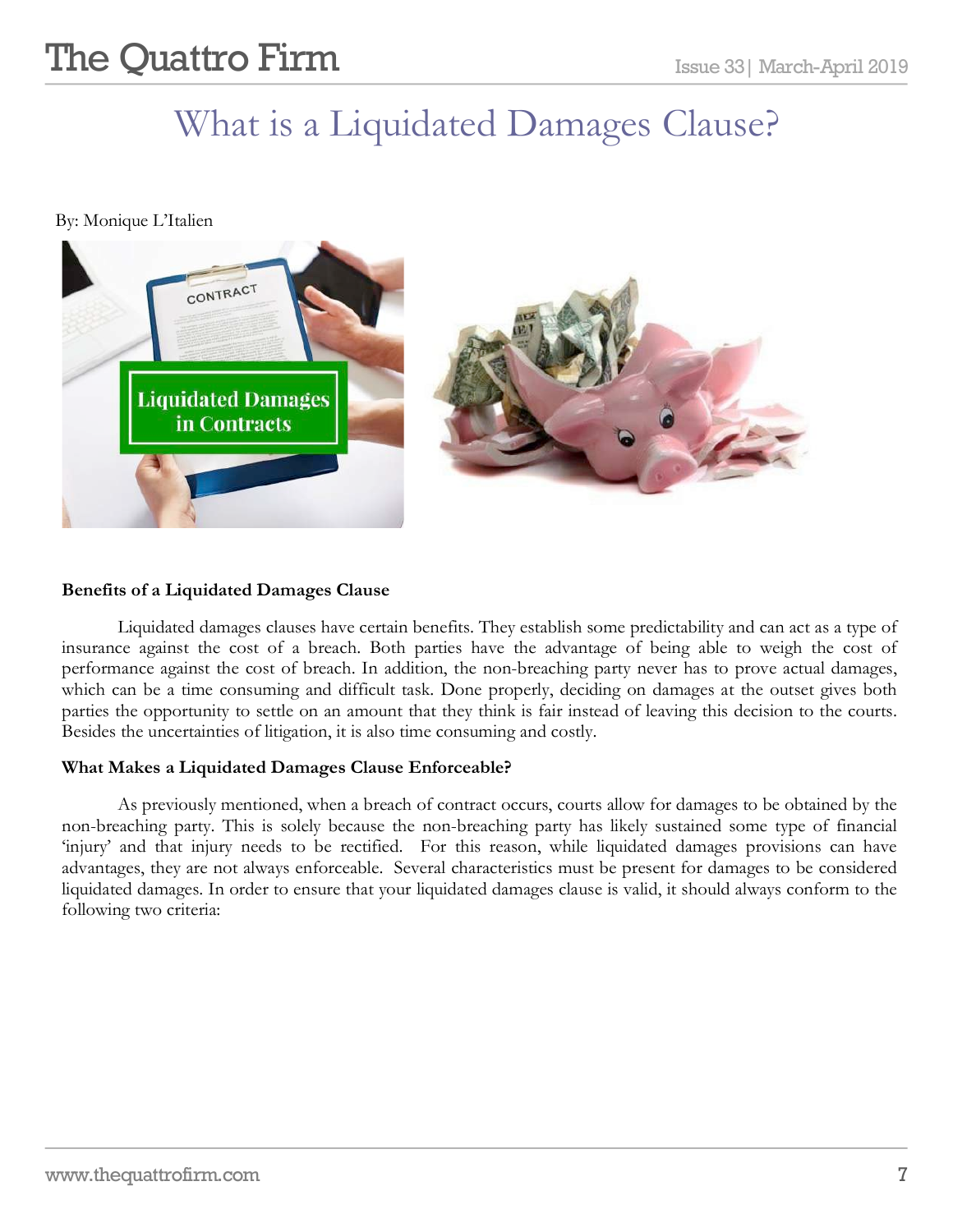### What is a Liquidated Damages Clause?

#### By: Monique L'Italien

a) The amount is reasonable and not a penalty. Liquidated damages allow for damages to be predetermined, but that amount of damages may not simply be a random figure. Instead, the specified amount of damages must constitute a reasonable estimate of the real damages that would likely be sustained as the result of a future breach. If the predetermined amount of damages ends up grossly disproportionate to the actual harm suffered, courts may refuse to enforce the provision on the grounds that it is a penalty instead of an estimate of actual damages. To be clear, liquidated damages are not penal or punitive, and in fact, a liquidated damages clause in a contract will be considered void if it appears to be intended as a form of punishment for committing the breach. Rather, the purpose of these damages is to have a clear way to compensate people when another party to a contract fails to execute his or her part of the agreement. Finally, in deciding the reasonableness of a liquidated damages provisions, courts often consider the relative bargaining power of the parties. For example, liquidated damages provisions in preprinted consumer contracts, like car rental agreements and club memberships, are generally subject to higher scrutiny because of the disparity between the relative bargaining power and sophistication of the parties involved. On the other hand, courts are less likely to invalidate a negotiated agreement between two attorneys.



b) Damages are difficult to estimate. There are two main benefits to using a liquidated damages clause: certainty over damages and saving time calculating complex damages in the future. In certain situations, injuries are easy to prove. If, for example, a contractor breaks a tool belonging to a client, the damage is certain: The contractor is liable for the value of the tool. On the other hand, if the contractor runs over schedule on the job, the damages are unclear, because it's not immediately clear how much monetary damage is experienced when overruns occur. That said, liquidated damages for non-performance can be assessed whenever it is clear that a party to a contract failed to perform duties clearly spelled out in the contract. To be enforceable, the damages should be either uncertain or difficult to quantify at the time the contract is entered into.

In sum, caution should be exercised when signing boilerplate contracts, you should be aware the contract may contain a liquidated damages clause. You should understand the situations in which it will be triggered. If you feel the terms of the contract are unfair, you may want to consider requesting a revision of the contract. If you have any questions about the liquidated damages clause in a contract, please contact the Quattro firm's attorneys to learn more about your legal options and to discuss any breach of contract with a lawyer as soon as possible to determine the best course of action. Likewise, it is advisable to consult with a lawyer when drawing up a contract to make sure that any damages are appropriate. A Florida court may find a flawed liquidated damages clause to be legally invalid.